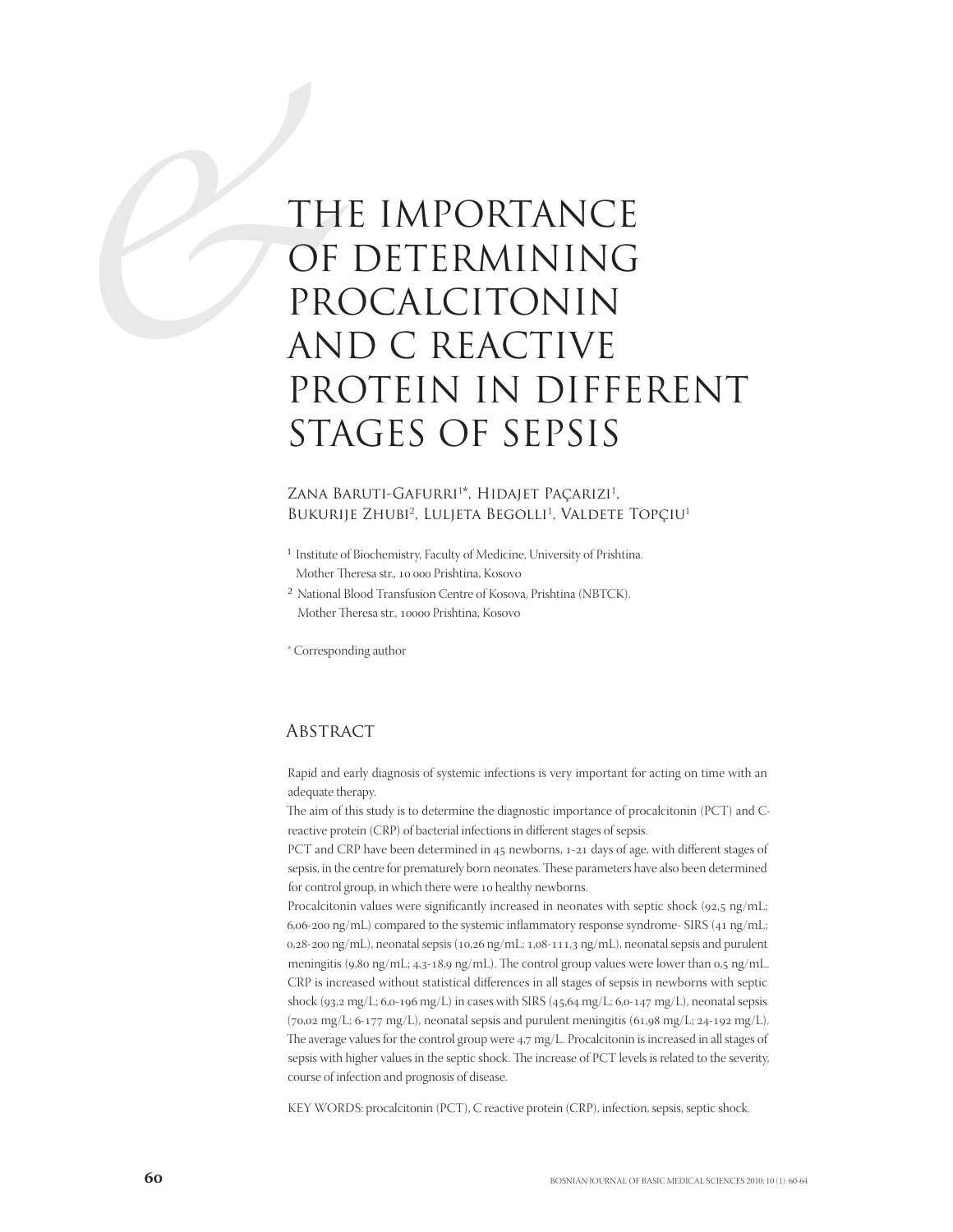## **INTRODUCTION**

Infections in newborns are the most often causes of morbidity and mortality. The early and rapid diagnosis of systemic infections is very important to start the right therapy on time. Infections at this age are accompanied by weak subclinical signs. So, they may not be diagnosed on time. As a result of a high activity of cytokines, procalcitonin and C-reactive protein (CRP) are released. C reactive protein is a sensitive and early indicator of systemic infection, but it can also increase at light and local bacterial infections as well as at viral infections (). Procalcitonin (PCT) is an important parameter for bacterial infections. Procalcitonin is a protein which consists of  $116$  amino acids out of which  $32$  structure the calcitonin hormone  $(2, 3)$ . The level of procalcitonin in serum increases during severe systemic bacterial infections, parasites and fungi with systemic manifestations  $(4, 5, 6)$ . In severe viral infections or in inflammatory reactions with a non infective origin, the levels of procalcitonin don't increase, or there is a moderate increase  $(7)$ . In the conditions of a normal metabolism, the active calcitonin hormone is produced and secreted in C cells of thyroid gland after the intracellular proteolitic process of procalcitonin prohormone. Specific proteases dissolve procalcitonin into calcitonin, katacalcine and in N-terminal residue (8). Procalcitonin increase can happen without infections in patients with carcinoma of thyroid gland C cells (). Although new methods of treatments are being used (10), mortality in patients with sepsis remains high, often because of late diagnosis and treatment. Infections in newborns and young children in the region of Kosovo are frequent and frequently cause mortality. At these ages, early diagnosis of infections and the differential diagnosis between viral and bacterial infections, present different complications. This study's intention is to prove that the PCT and CRP concentration is different at various stages of sepsis development in newborns.

### Material and Methods

#### Study Subjects

PCT and CRP have been determined in 45 neonates of 1-21 days of age with different stages of sepsis, who were patients in the Centre for Prematurely Born Babies, and in 10 healthy neonates. Patients have been classified into: patients with systemic inflammatory response syndrome (SIRS) (10 patients); with neonatal sepsis (23 patients); with neonatal sepsis and purulent

meningitis ( $7$  patients); and patients with septic shock  $(5$  patients). There were 10 cases of healthy children. Anamnesis

Some of the criteria to diagnose infections in newborns are hypothermia or hyperthermia, difficulties in diet, signs from the respiratory tract (cyanosis and apnoea), lethargy, jaundice, tachycardia, tachypnoea, changes in skin, hypotony, liver and spleen enlargement. Control group consists of 10 healthy newborns with normal weight and height, afebrile, normotonic, eupnoic and without evident changes for a disease. Detailed analysis

The samples have been taken with monovettes of "Sarstedt" company. After serum separation, biochemical parameters were immediately determined. The determination of procalcitonin has been estabilished with the ELFA methods of producer B.R.A.H.M.S Diagnostica GmbH, Berlin, Germany. C reactive protein (CRP) has been determined with the standard turbidimetric methods (Synchron CX-7, Beckman Fullerton, CA). Statistical analysis

The results of this research have been elaborated with the special statistical programme Instat , where the arithmetical average, median, standard deviation, minimal and maximal values as well as p value have been calculated. All these data have been presented in tables and graphics.

#### **RESULTS**

In Table 1. newborns have been presented according to diseases. 23 cases or 51% of the examinees have suffered from neonatal sepsis, 10 cases or 22% have been with SIRS, 16% have been with neonatal sepsis and purulent meningitis and 11% with septic shock.

|                                      | Group           |      |         |
|--------------------------------------|-----------------|------|---------|
| <b>Diseases</b>                      | <b>Newborns</b> |      | Control |
|                                      | N               | $\%$ |         |
| <b>SIRS</b>                          | 10              | 22   |         |
| Neonatal sepsis                      | 23              | 51   |         |
| Neonatal sepsis+ purulent meningitis |                 | 16   |         |
| Septic shock                         | 5               | 11   |         |
| Healthy                              |                 |      | 10      |
| <b>Total</b>                         | 45              | 100  | 10      |

TABLE 1. The examinees according to groups and diseases

The average values of PCT and CRP in newborns with SIRS have been presented in Table 2. and Figure 1. It is noticed that there is an increase of both indicators with an increase rate of PCT, around 11 times more than CRP. There is a high statistical difference  $(p<0,01)$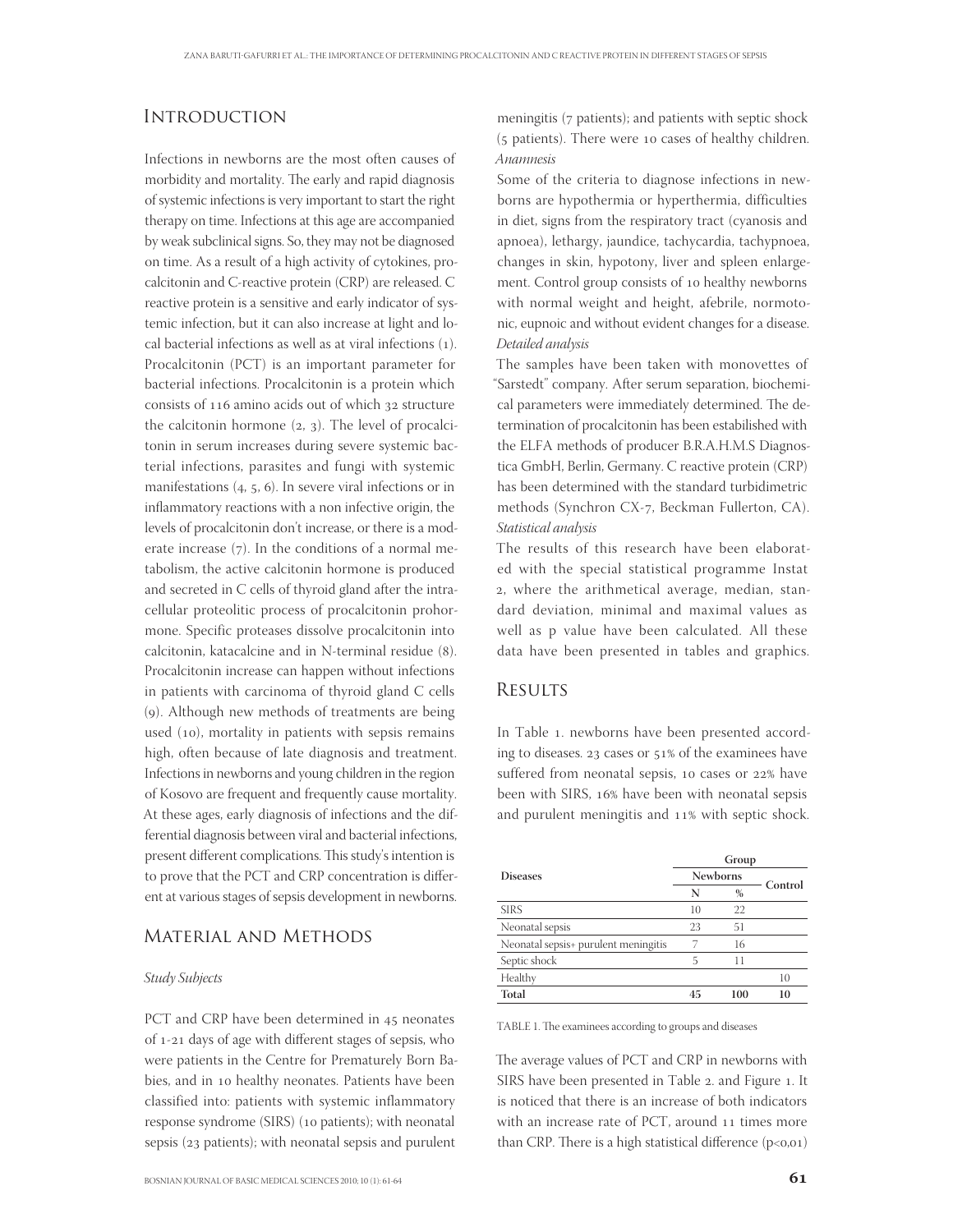| Compared<br>analyses | Parameter                              | Newborns | Rate of<br>increase <sup>*</sup> | $x^2$ -test of<br>increase |
|----------------------|----------------------------------------|----------|----------------------------------|----------------------------|
| PTC<br>ng/mL         | Number of examinees<br>(N)             | 10,00    | 82,00                            | P< 0.01                    |
|                      | Average value (Xb)                     | 41,00    |                                  |                            |
|                      | Standard deviation<br>(SD)             | 73,90    |                                  |                            |
|                      | Coefficient of varia-<br>tion $(CV\%)$ | 180,25   |                                  |                            |
|                      | Maximal value $(X_{\text{max}})$       | 200,00   |                                  |                            |
|                      | Minimal value $(X_{\dots})$            | 0,28     |                                  |                            |
| $CRP$ mg/L           | Number of examinees<br>(N)             | 10,00    |                                  |                            |
|                      | Average value (Xb)                     | 45,64    | 7,61                             |                            |
|                      | Standard<br>deviation(SD)              | 51,53    |                                  |                            |
|                      | Coefficient of varia-<br>tion $(CV\%)$ | 112,9    |                                  |                            |
|                      | Maximal value $(X_{\text{max}})$       | 147,00   |                                  |                            |
|                      | Minimal value $(X_{min})$              | 6,00     |                                  |                            |

\*Rate of increase, the ratio between average values and reference values, how much it has increased in comparison to the normal value.

| Compared<br>analyses | Parameter                         | Newborns | Rate of<br>increase <sup>®</sup> | $x^2$ -test of<br>increase |
|----------------------|-----------------------------------|----------|----------------------------------|----------------------------|
|                      | Number of examinees<br>(N)        | 23       |                                  |                            |
|                      | Average value (Xb)                | 10,26    |                                  |                            |
|                      | Standard deviation<br>(SD)        | 22,44    |                                  |                            |
|                      | Coefficient of variation<br>(CV%) | 218,74   |                                  |                            |
|                      | Maximal value $(X_{\text{max}})$  | 111,3    |                                  |                            |
| PTC ng/mL            | Minimal value $(X_{\text{max}})$  | 1,08     | 20,52                            |                            |
|                      | Number of examinees<br>(N)        | 23       |                                  |                            |
|                      | Average value (Xb)                | 70,02    |                                  |                            |
|                      | Standard deviation(SD)            | 54,59    |                                  |                            |
|                      | Coefficient of variation<br>(CV%) | 77,97    |                                  |                            |
|                      | Maximal value $(X_{max})$         | 177      |                                  |                            |
| $CRP$ mg/L           | Minimal value $(X_{min})$         | 6        | 11,67                            | P<0,3886                   |

TABLE 2. The comparison between PTC and CRP values for newborns with SIRS

TABLE 3. The comparison between PTC and CRP values for newborns with neonatal sepsis

Values of PCT and CRP at newborns with neonatal sepsis are presented in Table 3. and Figure 2.. Although the rate of increase for PCT is almost two times higher than that of CRP, there is no statistical significance. In Table 4. and Figure 3. a comparison has been made between PCT and CRP in newborns with neonatal sepsis and with purulent meningitis. Both indicators of infection have resulted increased. The difference between the rates of increase has not been sufficient for a statistical significance.

The values of PCT and CRP in newborns with septic shock have been compared in Table 5. and Figure 4. It is seen that the rate of increase is much higher for PCT



FIGURE 1. The comparison of values of PCT and CRP in neonates and the rate of increase towards reference values -SIRS



(around  $184,96$  times higher than reference values), while  $CRP$  is increased  $15.53$  times more than the reference values. This difference has a high statistical difference.

| Compared<br>analyses | Parameter                              | Newborns | Rate of<br>increase <sup>®</sup> | $x^2$ -test of<br>increase |
|----------------------|----------------------------------------|----------|----------------------------------|----------------------------|
| <b>PTC</b><br>ng/mL  | Number of examinees<br>(N)             | 7        | 19,61                            | P < 0.917                  |
|                      | Average value (Xb)                     | 9,8      |                                  |                            |
|                      | Standard deviation<br>(SD)             | 4,91     |                                  |                            |
|                      | Coefficient of varia-<br>tion $(CV\%)$ | 50,09    |                                  |                            |
|                      | Maximal value $(X_{})$                 | 18,9     |                                  |                            |
|                      | Minimal value (X                       | 4,3      |                                  |                            |
| $CRP$ mg/L           | Number of examinees<br>(N)             | 7        | 16,72                            |                            |
|                      | Average value (Xb)                     | 100,3    |                                  |                            |
|                      | Standard<br>deviation(SD)              | 61,98    |                                  |                            |
|                      | Coefficient of varia-<br>tion (CV%)    | 61,8     |                                  |                            |
|                      | Maximal value $(X_n)$                  | 192      |                                  |                            |
|                      | Minimal value (X)                      | 24       |                                  |                            |

TABLE 4. The comparison between PTC and CRP values for neonates with neonatal sepsis + purulent meningitis - statistical parameters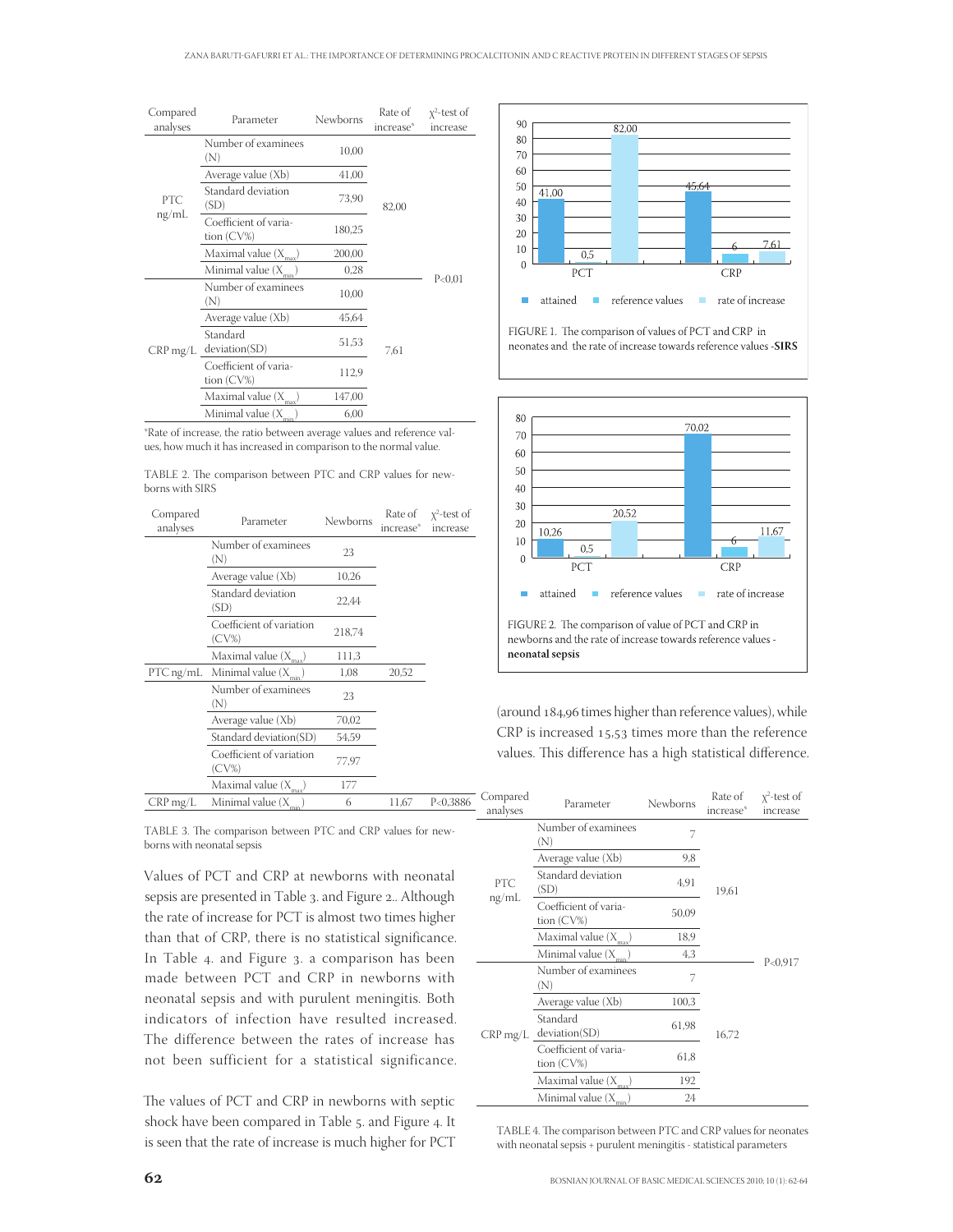

and the rate of increase towards reference values - neonatal sepsis + purulent meningitis

| Compared<br>analyses | Parameter                              | Newborns | Rate of<br>increase* | $x^2$ -test of<br>increase |
|----------------------|----------------------------------------|----------|----------------------|----------------------------|
| <b>PTC</b><br>ng/mL  | Number of examinees<br>(N)             | 5,00     | 184,96               | P< 0,0001                  |
|                      | Average value (Xb)                     | 92,48    |                      |                            |
|                      | Standard deviation<br>(SD)             | 79,95    |                      |                            |
|                      | Coefficient of varia-<br>tion $(CV\%)$ | 86,45    |                      |                            |
|                      | Maximal value $(X_{\dots})$            | 200,00   |                      |                            |
|                      | Minimal value $(X_{\dots})$            | 6,06     |                      |                            |
| $CRP$ mg/L           | Number of examinees<br>(N)             | 5,00     |                      |                            |
|                      | Average value (Xb)                     | 93,20    |                      |                            |
|                      | Standard<br>deviation(SD)              | 93,23    | 15,53                |                            |
|                      | Coefficient of varia-<br>tion (CV%)    | 100,03   |                      |                            |
|                      | Maximal value (X                       | 196,00   |                      |                            |
|                      | Minimal value (X)                      | 6,00     |                      |                            |

\*Rate of increase, the ratio between average values and reference values, how much it has increased in comparison to the normal value.

TABLE 5. The comparison between PTC and CRP for newborns with septic shock



### Discussion

Sepsis is a catabolic acute state, which is caused by cytokines, the role of which can be syner-

gic, by inducting or blocking, in which case the normal physiologic balance turns into a pathologic process, including a lot of organs  $(11)$ . Untreated infection may end tragically, newborns with "suspected sepsis" are often subjected to a battery of extensive diagnostic procedures and unguided systemic antibiotic therapy pending further laboratory results  $(12)$ . The clinical signs of the infection and the routine laboratory tests of sepsis, such as CRP and the number of leucocytes are not specific and sometimes even false. In cases of a severe infection, most proinflammatory cytokines such as TNF-α, IL-β, increase in a short period of time, or don't increase at all  $(13)$ . In bacterial infections and in various forms of severe systemic inflammation, circulating levels of calcitonin precursors (CTpr), including the pro-hormone procalcitonin (ProCT), increase several –fold to several thousand –fold, and this increase often correlates with the severity of the condition and with mortality  $(7,14,15,16)$ . Because the clinical diagnosis of sepsis is often subjective and uncertain, there's a difficult task to analyse the markers of infections. In this research, with the analysis of our results, we have reached some conclusions which are of a great value about early diagnosis and about giving the adequate therapy on time at newborns with bacterial infections. In our study the values of procalcitonin have resulted increased with a higher statistical significance in children with septic shock (median  $92.5$  ng/mL; range  $6,06$ -200 ng/mL) in comparison to SIRS (median 41 ng/mL; range 0,28-200 ng/mL), neonatal sepsis (median  $10,26$  ng/mL; range  $1,08-111,3$  ng/ mL), and neonatal sepsis + meningitis purulenta (median 9,80 ng/mL; range 4,3-18,9 ng/mL). In control group the values have been lower than  $0.5$  ng/mL. By many authors, a limit of 10  $\log$ /ml PCT is considered to be a more reliable indicator of a severe infection with the symptoms of the systemic inflammation  $(17,18)$ . CRP has increased in comparison to control group, but without significant statistical changes in all stages of sepsis (septic shock (median 93,2 mg/L; range  $6, o - 196$  mg/L) in cases with SIRS (45,64 mg/L; range 6,0-147 mg/L), neonatal sepsis (median  $70,02$  mg/L; range 6-177 mg/L), and neonatal sepsis + purulent meningitis (median 61,98 mg/L; range 24-192 mg/L)). The average value for control group was  $4.7 \text{ mg/L}$ . CRP has been widely used clinically as a diagnostic tool for infection identification  $(26.27)$ . The increase of CRP shows that it is a sensitive and classical marker of inflammation which cannot make the difference between a